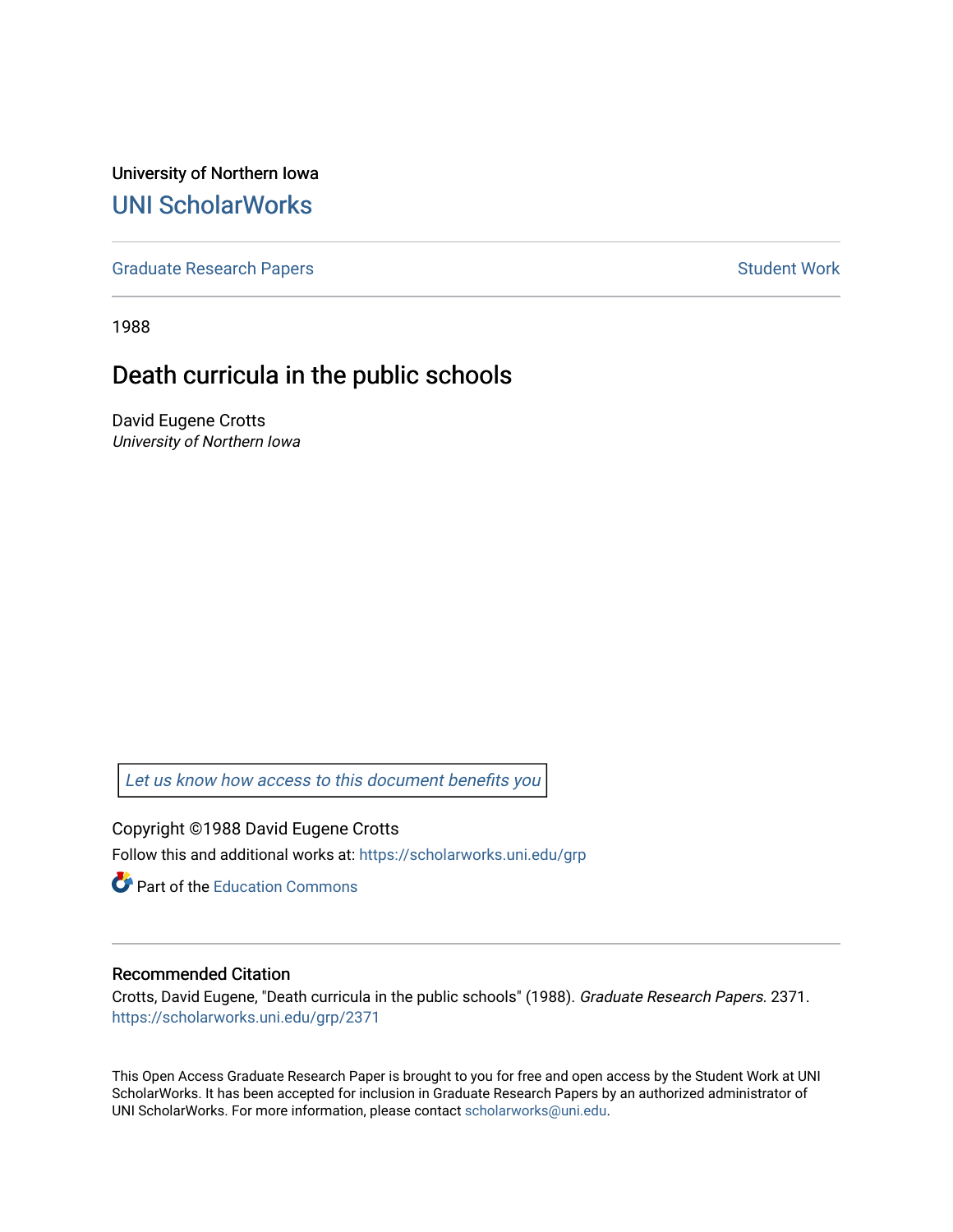# Death curricula in the public schools

## Abstract

The main purpose of this paper is to demonstrate the benefits of implementation of death and dying curricula into our public schools. The role of the school counselor in grief counseling and implementation of death curricula will be addressed. A review of relevant literature will be used to accomplish these purposes.

This open access graduate research paper is available at UNI ScholarWorks: <https://scholarworks.uni.edu/grp/2371>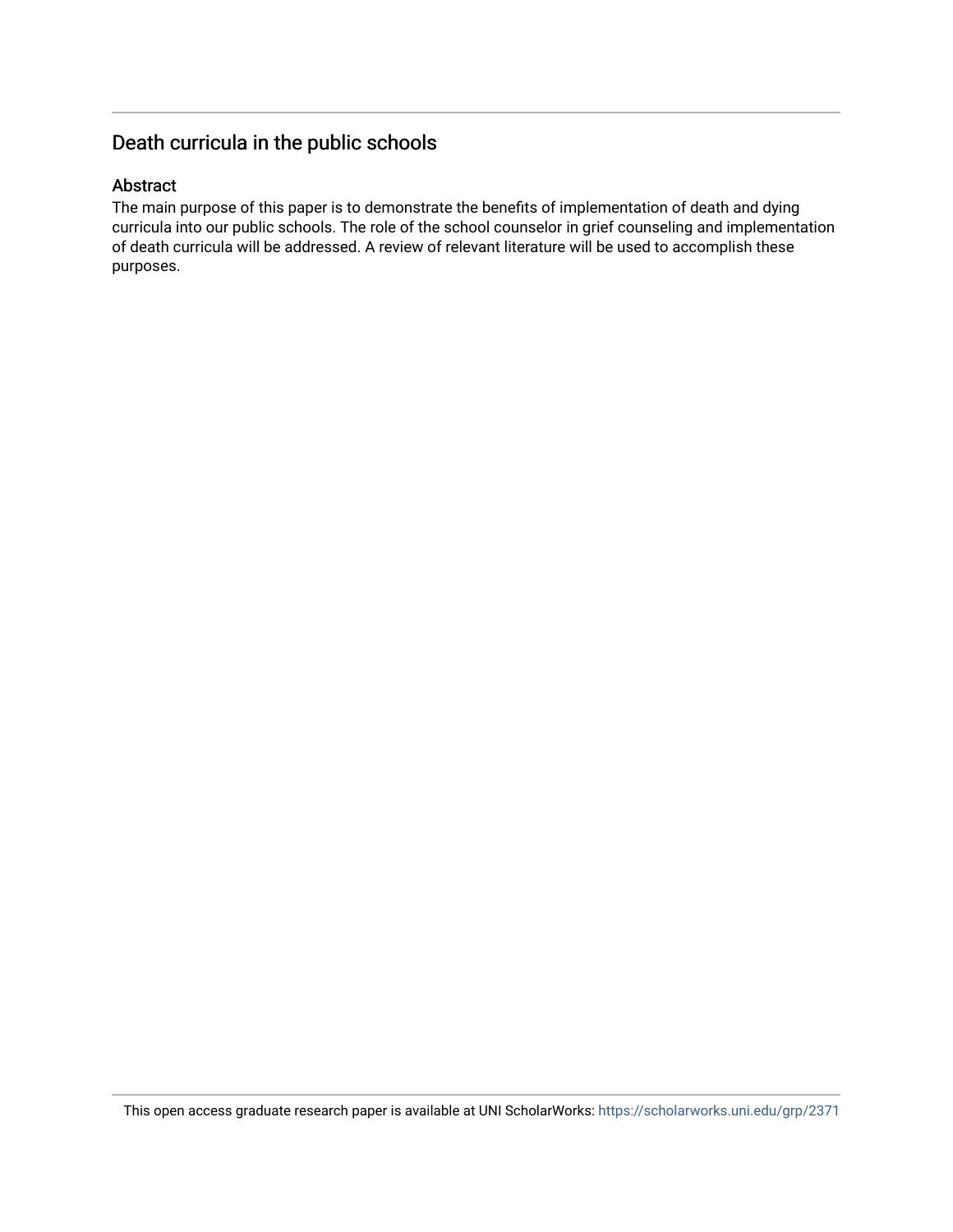## DEATH CURRICULA IN THE PUBLIC SCHOOLS

A Research Paper Presented to The Department of Educational Administration and Counseling University of Northern Iowa

> In Partial Fulfillment of the Requirements for the Degree Master of Arts in Education

> > by David Eugene Crotts December 1988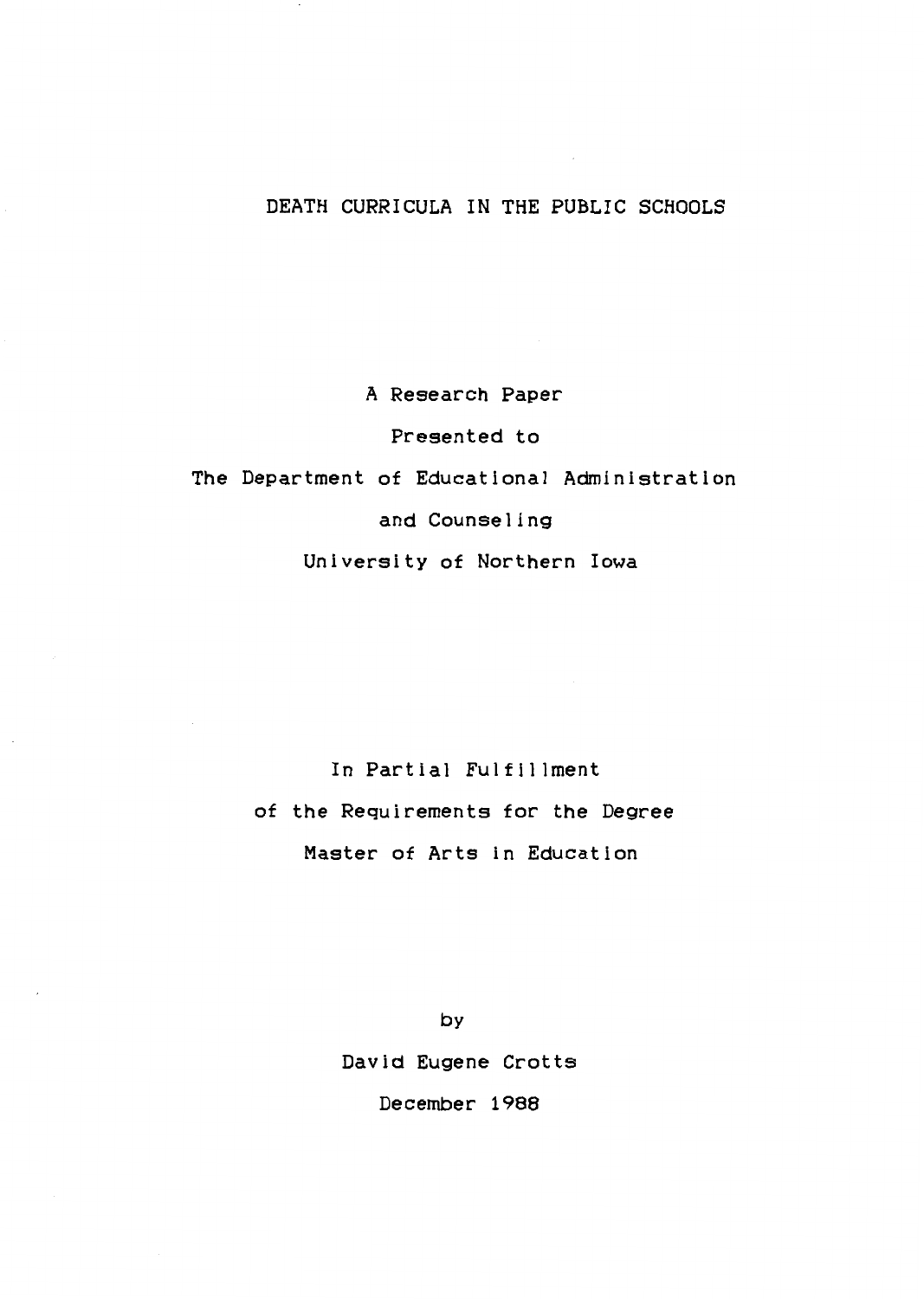This research paper by: David Eugene Crotts Entitled: Death Curricula in the Public Schools

has been approved as meeting the research paper requirement for the Degree of Master of Arts in Education.

*<u>Movember 22, 1988</u>* 

Audrey L. Smith<br>Advisor/Director of Research Paper

Robert L. Frank

 $\frac{1}{2}$   $\frac{2}{8}$ <br>Nate Approved Second Reader of Research Paper

Dale R. Jackson

 $\frac{11}{\text{Date} \text{Regeived}}$ 

Head, Department $\bigtriangleup f$ Administration and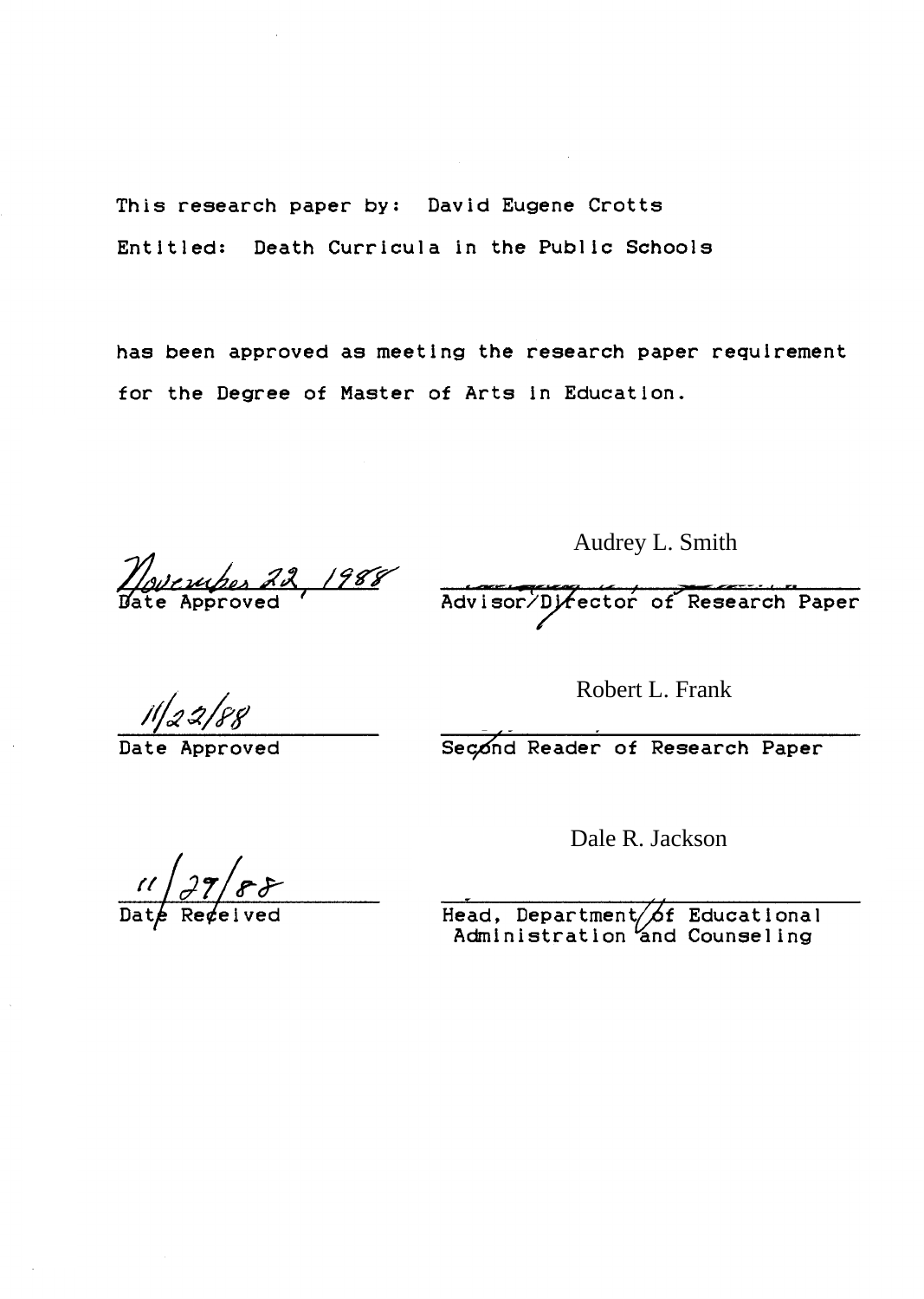# Death Curricula in the Public Schools Statement of Purpose

The main purpose of this paper is to demonstrate the benefits of implementation of death and dying curricula into our public schools. The role of the school counselor in grief counseling and implementation of death curricula will be addressed. A review of relevant literature will be used to accomplish these purposes.

### Introduction

The appearance of death education in our schools' curricula in this century can hardly be viewed as a random phenomenon. There is a reason and a need for its emergence. The premise is readily accepted that death is no longer a "normal part" of human experience -- at least in much of the Western world -- but instead has become a "problem" in need of a solution <Bernaliel, 1981>. Societal changes since the turn of the century have largely contributed to this view according to Feifel (1969> and Bernaliel <1981). Direct experience with the dying has become atypical; many people have had little opportunity to learn how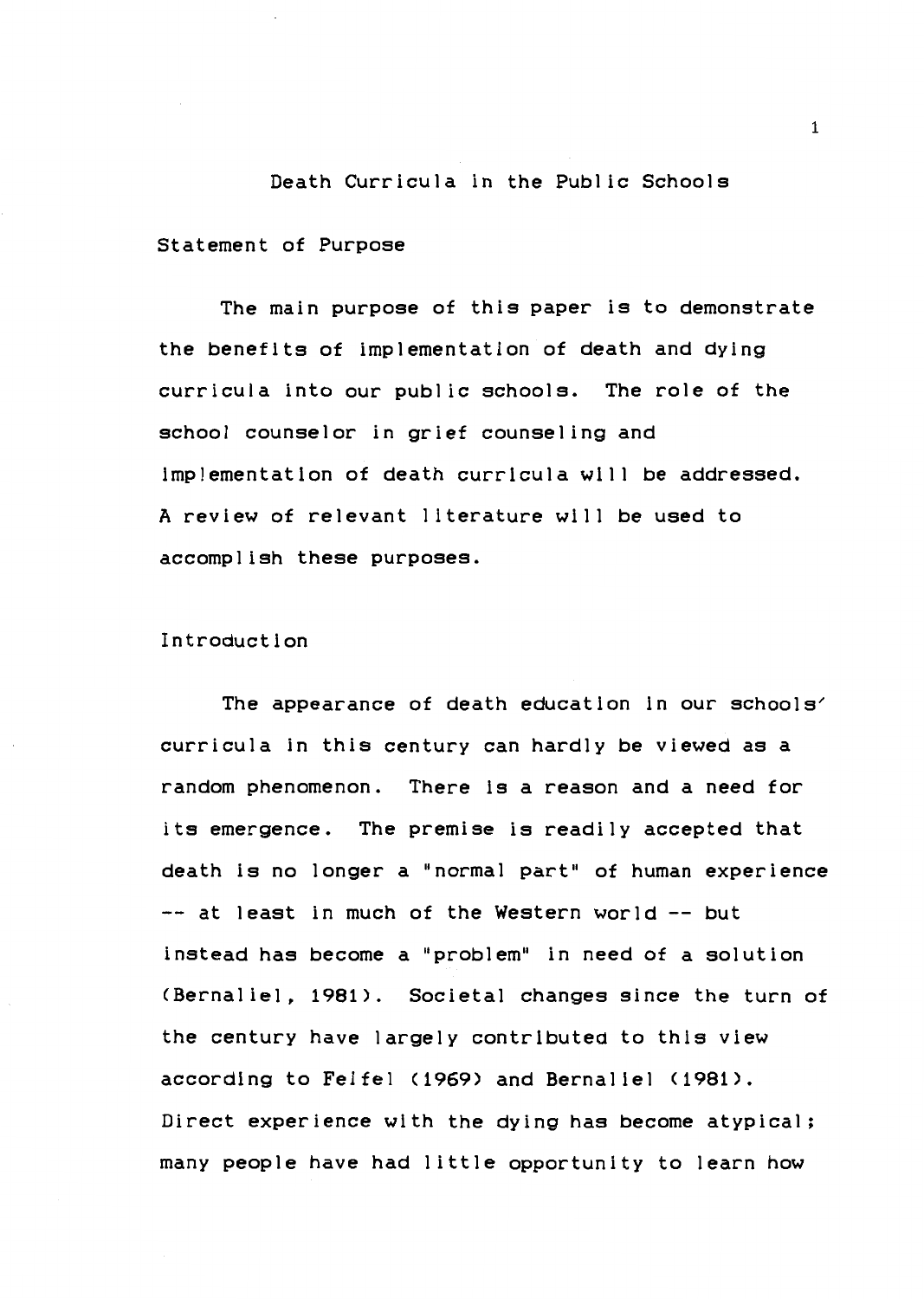to behave during this transition. We go to great lengths to "protect others" by not talking about and sharing our personal meaning of death <Gamble and Brown, 1980). Further, we find that personal **belief**  systems no longer offer existential hope and comfort, but rather, for many persons the future seems marred with uncertainty and dread (Kubler-Ross, 1969).

Herman Felfel (1969), in describing the societal changes affecting man's attitude and relationship with death wrote,

" ... Increasing fragmentation of family, decline in neighborhood and kinship groups, the growing impersonality of a culture dominated by technology and the waning of providential faith, death no longer signals atonement and redemption as much as man's loneliness and a threat to his pursuit of happiness. Fear of death reveals less concerns with judgment and more with total annihilation and loss of identity. This fear ls perhaps greater today when we find ourselves in a period of instability, a period in which we seem to be losing command of our communal relationships." (p.42).

Although death and dying still affect peoples' lives, the meanings of these encounters have been altered by the culture of the 20th century <Killihea,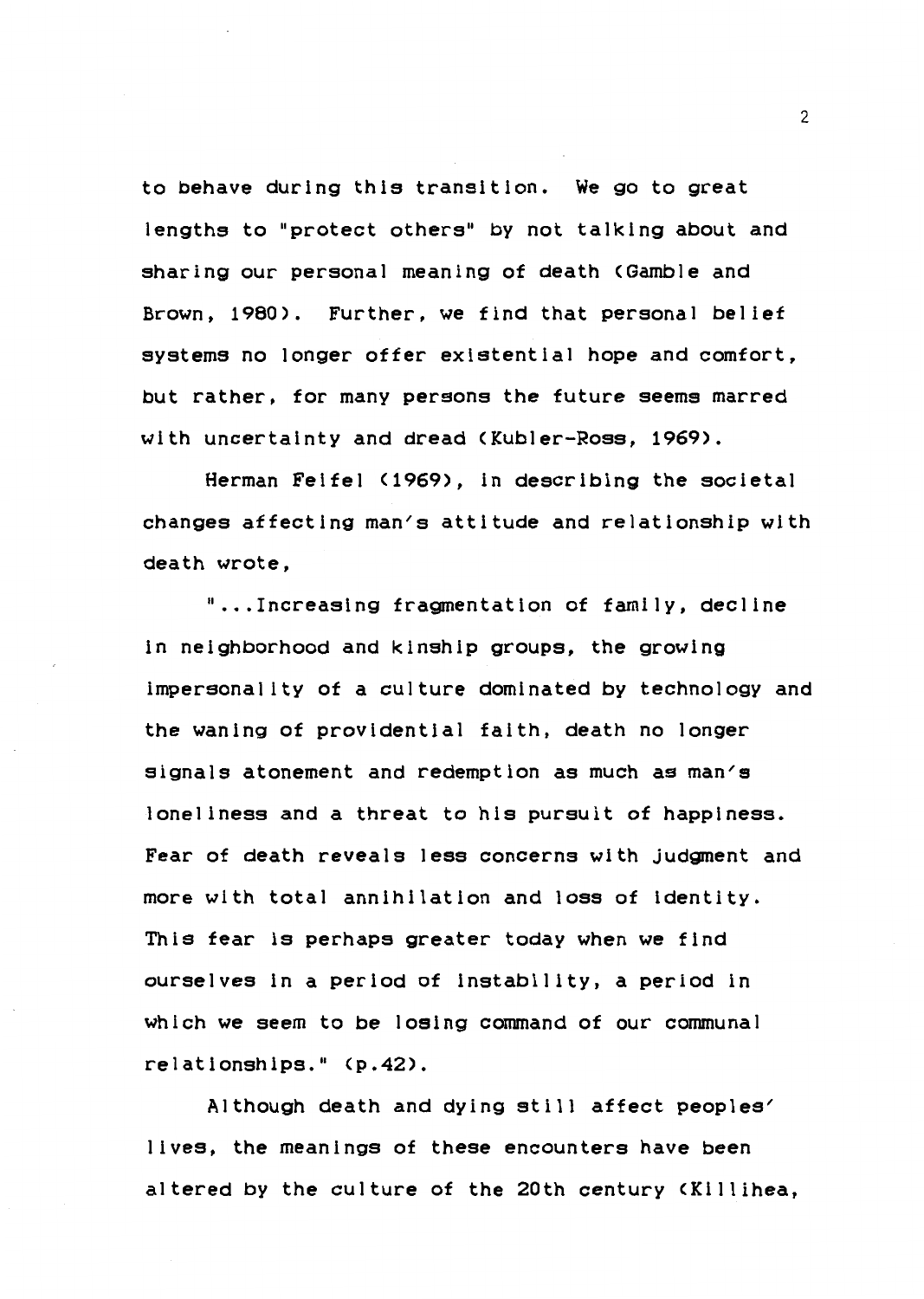1981). Traditional institutions, such as family and church, that served as primary support systems in past years, directing and guiding encounters with death and dying, have lost some of their effectiveness, according to Killihea. Thus new institutions have emerged, and the schools have expanded their roles for assisting individuals who are dealing with various stresses of modern life <Thornburg and Thornburg, 1982). Among these stresses are some in which death is an important feature: the sudden death of a significant person; the prolonged dying of a friend or family member; the process of living with a life-threatening disease. It ls not that these death-related issues are unique to the 20th century that ls causing a problem, but that many people are not prepared to cope with them as personal and social transitions, thus enhancing their anxiety and increasing their avoidance to death issues <Kubler-Ross, 1969). Death has become more of a mystery to most of us than was true earlier in our nation/s history.

A primary consequence of our defiance of death and the recognition of man/s mortality, has been a denial of death in American culture, as noted by Headington (1981). Because the denial can never be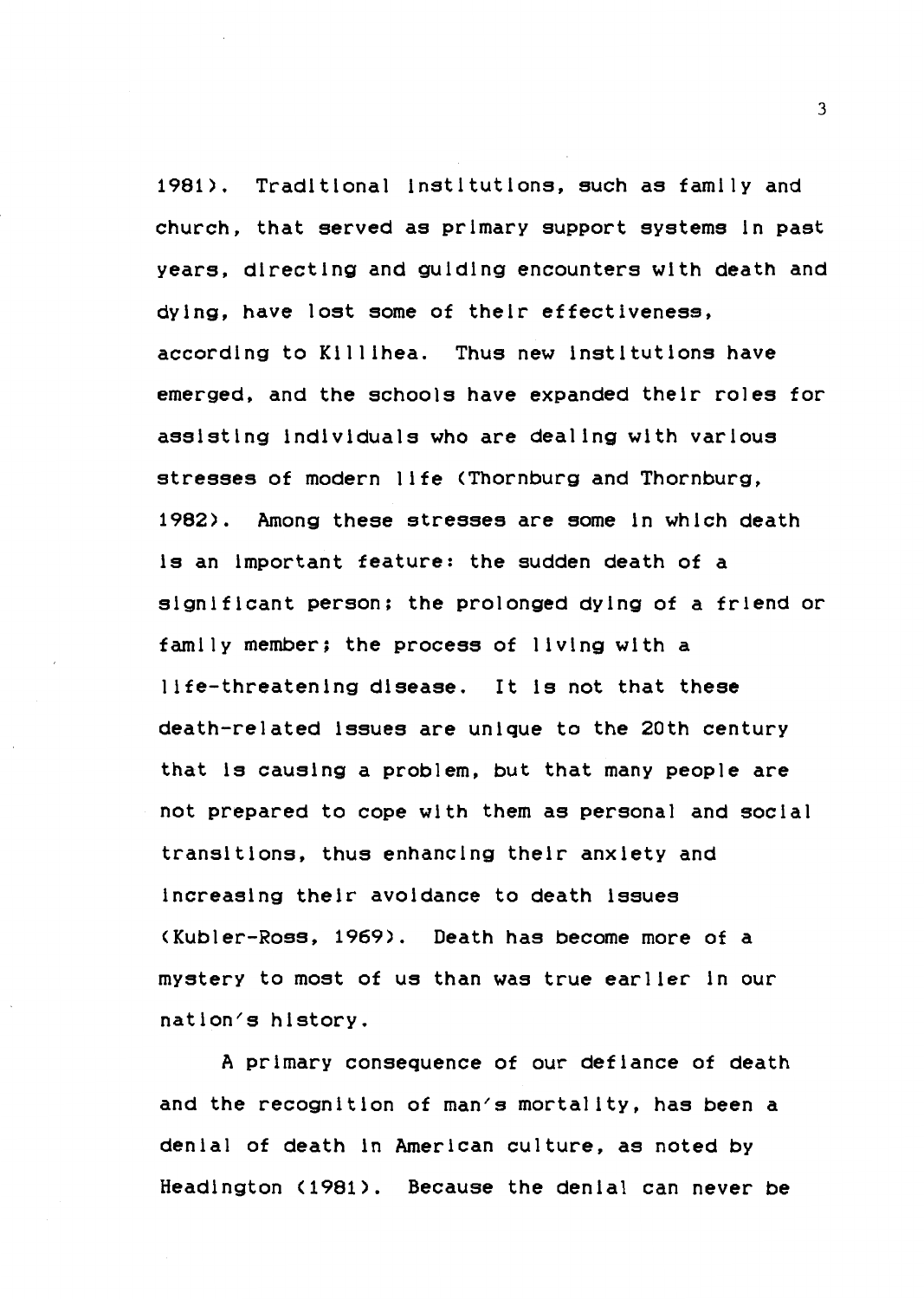total and because it conflicts with the basic nature of life and of reality, we are then left quite unprepared for death to make its drastic appearance in our phenomenal field, according to Headington.

We seem to be aware of the problems which arise due to information gaps in sex education, and have begun to respond to this **need,** yet we continue to treat death as the last taboo (Kubler-Ross, 1969; Eddy and Wesley, 1983). Unlike sex education, the lack of death education does not produce such visible outcomes as venereal disease and pregnancy; rather, it contributes to misunderstanding, fear, and lack of preparedness for the reality of life <Malmquist, 1970).

Rationale, Goals, and Empirical Research

Although the death education movement recognizes the need to provide young people with death education and guidance, it ls still a controversial issue whether to introduce a course of this nature into the school curriculum <McDonald, 1981; Eddy and Wesley, 1983). Many educators raise obJectlons concerning the appropriateness of discussing death in the classroom, according to Eddy and Wesley.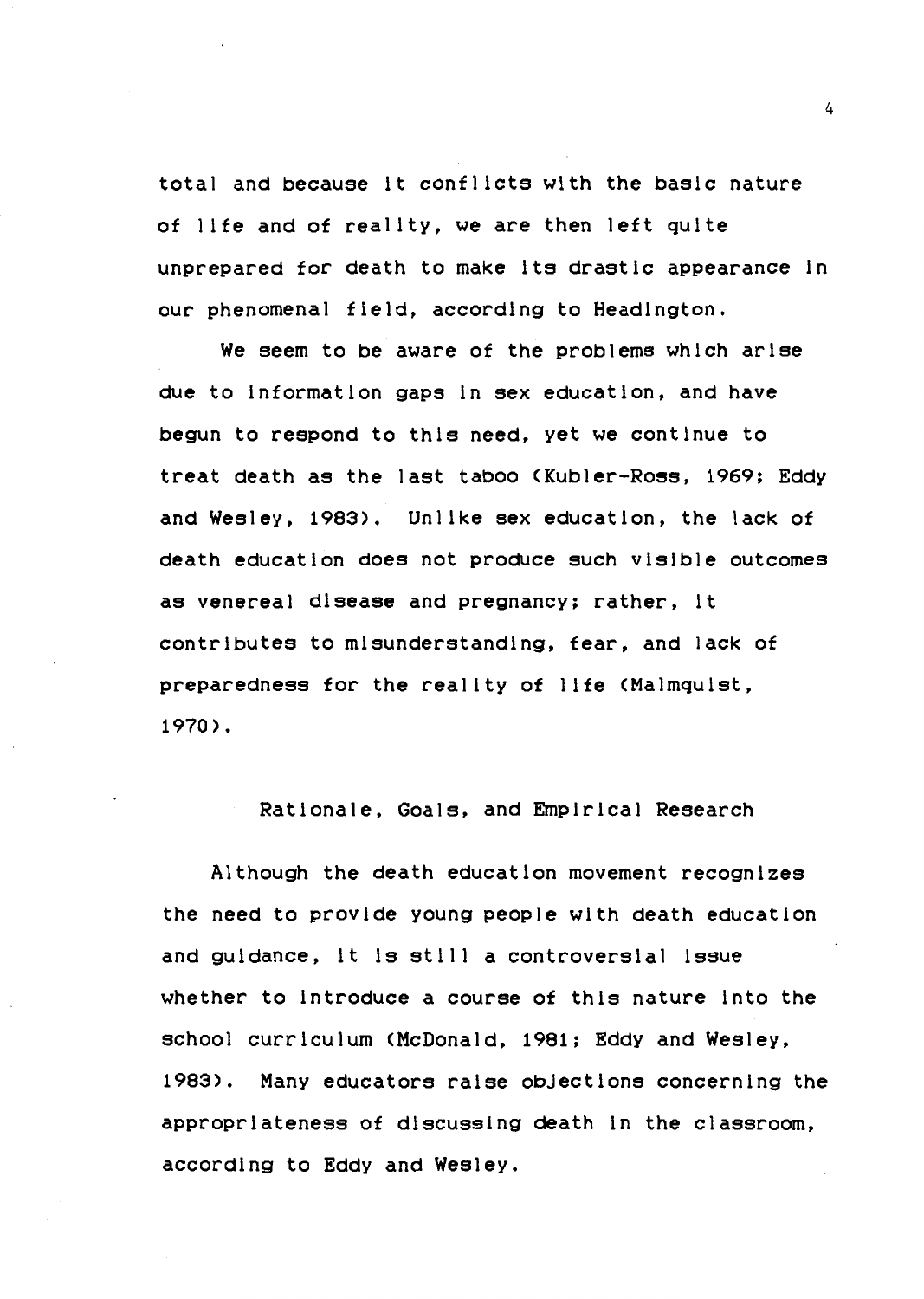MaJor reasons for death education, according to Eddy and Alles (1978), are :

- 1) Helping people to deal with their own mortality, and providing them with coping skills and strategies to assist them with personal fears of death.
- 2) Helping people put into perspective the conflicting messages about death that are found in our art, music, literature, and media.
- 3) Helping people value life and encouraging them to adopt a "wellness" life-style.

Death education helps to place the experience of dying within the natural realm of human experience as a necessary part of the human life cycle, according to Eddy and Alles.

In an article by Gordon and Klass (1979), four general goals of death education were analyzed: a) to inform students concerning facts about death not widespread in the general society, b) to increase students' capacity to effectively deal with the prospect of their own death and those who are close to them,  $c$ ) to increase one's consumer understanding of medical and funeral services, and d) to enable the student to formulate or redefine ethical and value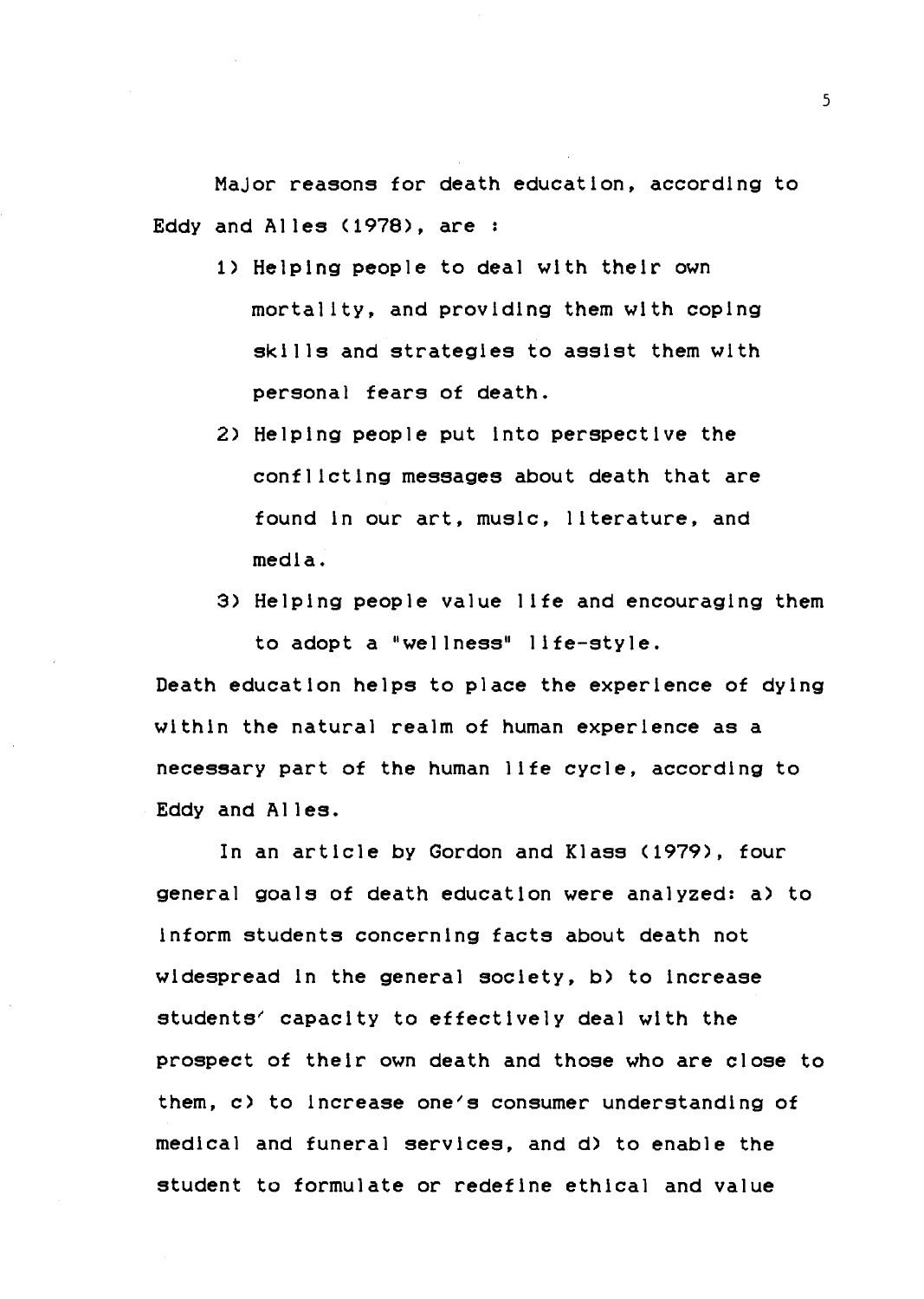stances in regard to death. In addition to the potential goals for death education enumerated by Gordon and Klass (1979), Grollman (1977), noted that death education should first help students understand social changes through death education and second, should develop Insights concerning the broad scope of the humanities, using the human death experience as a focus.

According to Headington (1981), it becomes the goal of such a death education class to enable students to obtain a personal understanding of trends and changes in the death experience and to develop their own coping mechanisms for handling death. Learning about grief, bereavement, and mourning are primary objectives in such a course.

The influence of a course on the social aspects of death and dying has been **seen** as positive by Shneidman (1975), and has been directly examined by Bell (1977). Initially, a comparison was made by Bell between a group of death education students and a control group of students selected from a general student body of college freshman. Comparisons were made on two cognitive dimensions of death attitudes (frequency of thoughts of death, and interest in death-related discussions) and two affective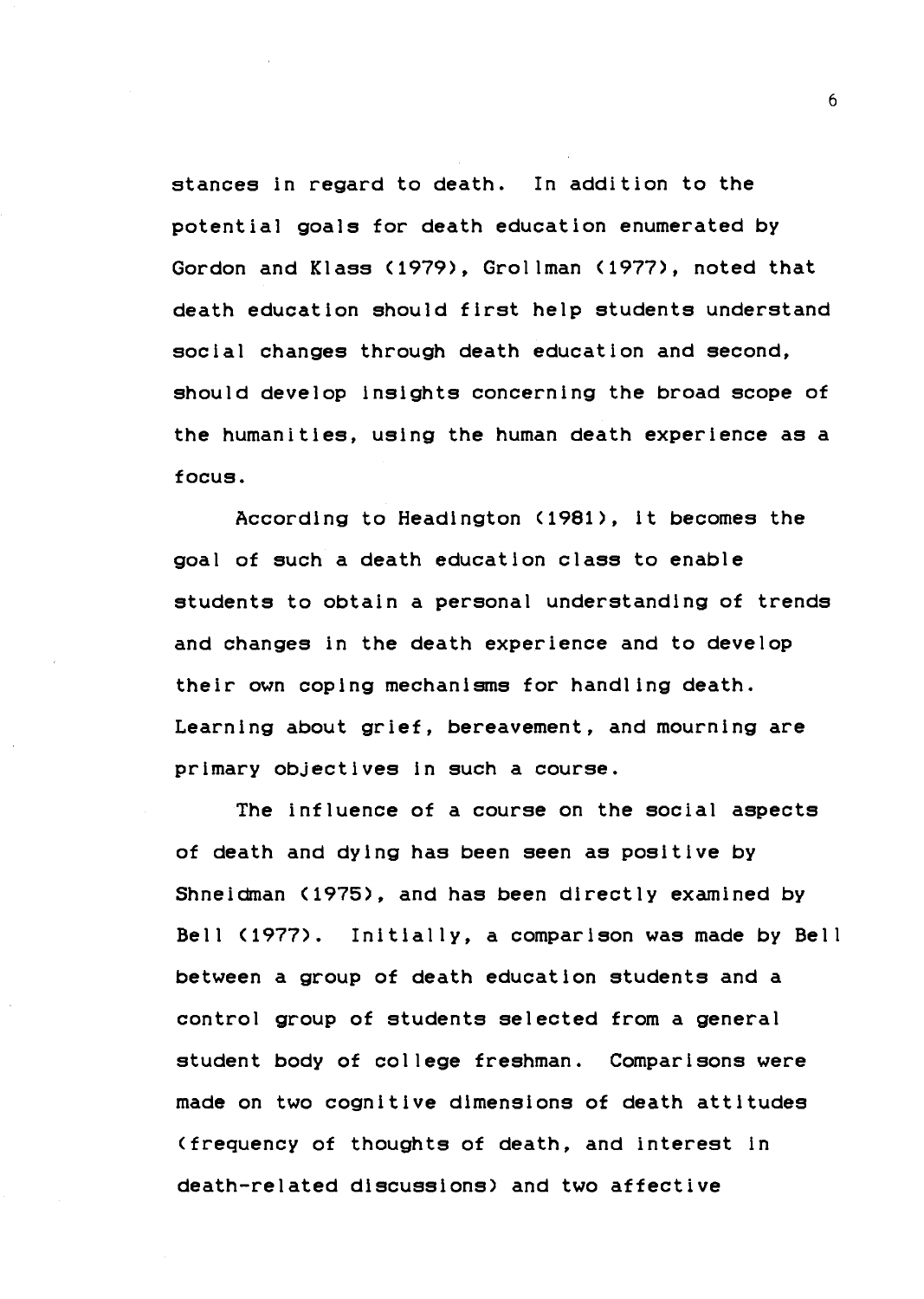dimensions (fear of death, and willingness to discuss their own death or the death of a close friend). Bell found the experimental control groups to be comparable on pretest measures. On the posttest measures, however, differences were found on the two cognitive dimensions. Those students who had completed a death education course indicated that they thought more frequently about death and were more interested in death-related discussions.

In another study by Murphy (1986), nurses who elected to attend a two-day workshop on death organized by the investigator, were found to have significantly decreased levels of death anxiety following the workshop. This decrease in anxiety was again demonstrated one month after the workshop.

The majority of empirical studies have as the maJor criterion for the evaluation of death education courses, the reduction of death anxiety <Combs, 1981; Dickstein, 1973; Sadowski, Davis, and Vergari, 1979). According to Gasteln (1980), there seems to be an unquestioned assumption that it is, in and of itself, better (and therefore more correct?) to fear death less. Gatstein suggested that the proliferation of experimental research focusing on reducing death anxiety reflects in part our comfort with, and ability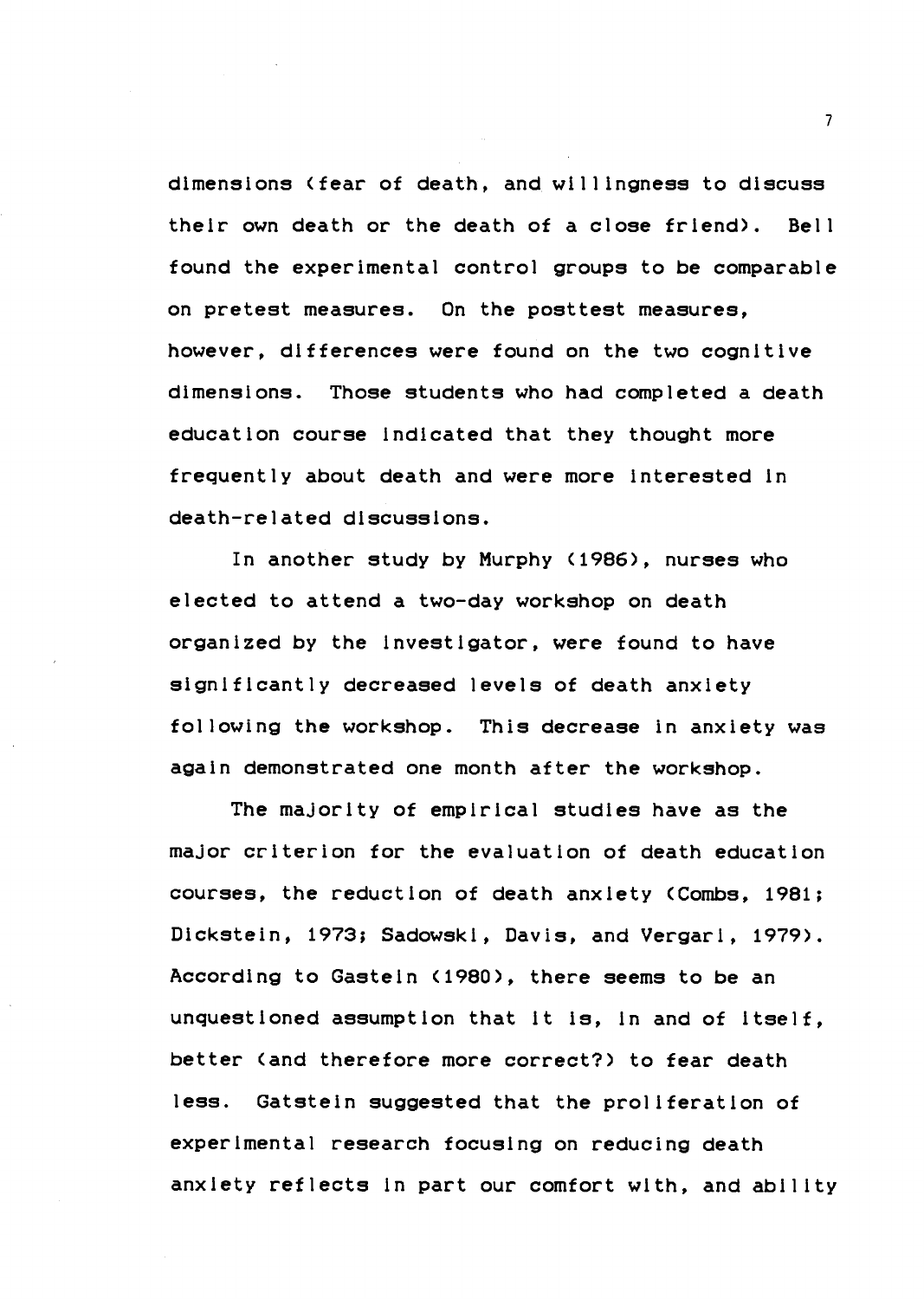to measure things quantitatively; "a statistically significant drop in death anxiety score means we have done something, had an impact, somehow done our Job. But a simple quantitative approach may also reflect an insufficiently examined set of premises about the "proper" human relation to death" (p.36).

In summary, the debate concerning the need for death education in our public schools continues. Many goals and objectives are cited by the proponents of death education. The capacity to deal with one's own mortality and to learn about the grief process, are objectives shared by most of the proponents. However, the goal of reducing anxiety toward death has been challenged by Gastein.

The Existential Advantages of Death Education

The goals of death education addressed in the preceding section, dealt primarily with learning how to better respond to and cope with death and loss situations. This section will consider how the exploration of the concept of death can spur the individual to a greater appreciation of life, and therefore, to the attainment of a more satisfying existence CGeaney, 1981).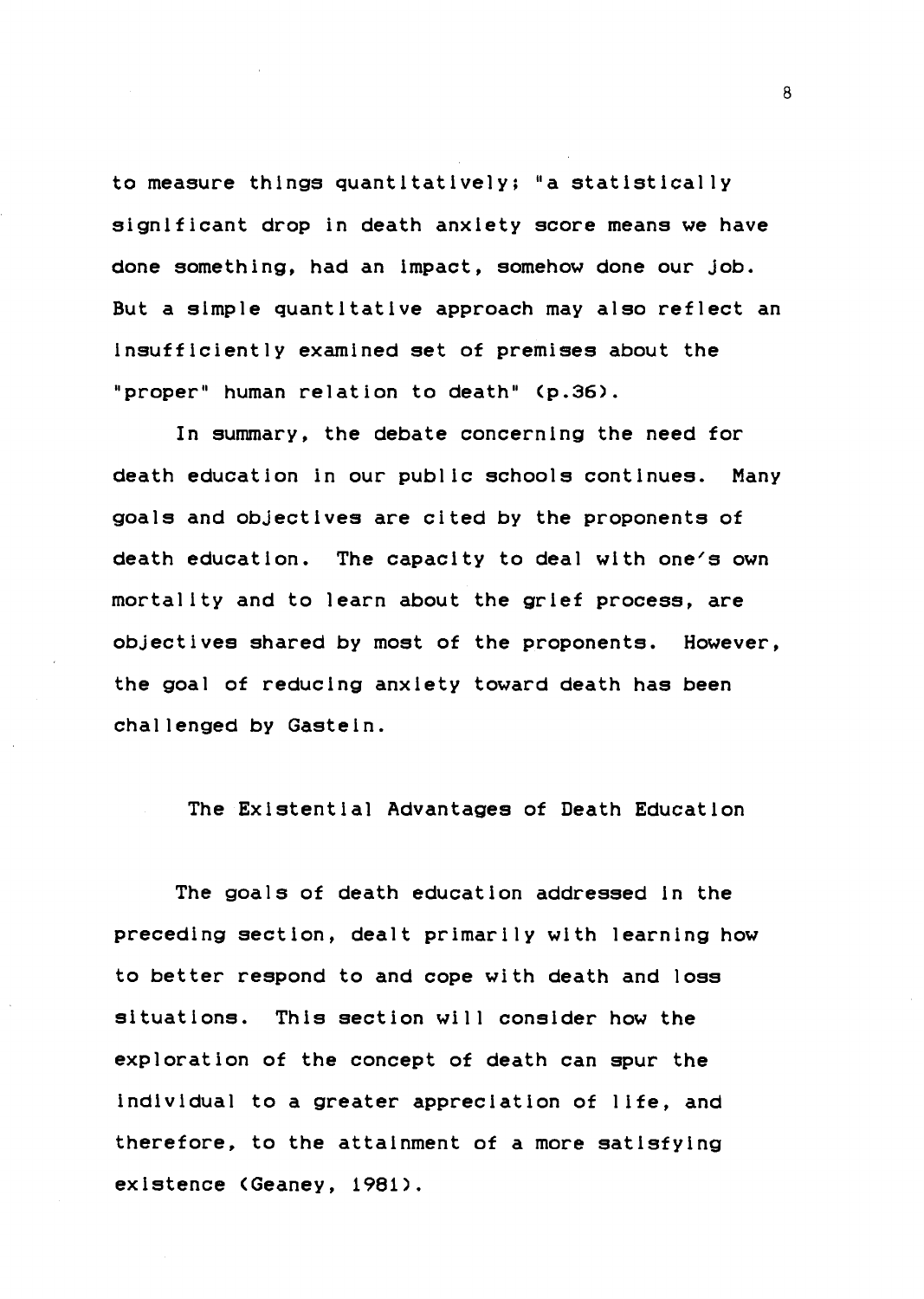With the advent of the works of Kubler-Ross (1969) and other pioneers ln the death education movement, the last two decades brought a prollferatlon of death related literature CChoron, 1967; Feifel, 1969; Dickstein, 1973). American society ls slowly accepting the notion that we have much to learn about life and death through the study of death.

Apparently, an understanding of death, like sexuality, ls being recognized as an area intimately related to man's ability to live a worthwhile and happy life CReisler, 1977). Choron (1967), stated that we need to be concerned wlth the issue of what death means and "does" to the individual. Weisman and Hackett (1976), have written that how one has lived can determine how he will die; conversely, how one views his imminent death can affect his style of l iving.

By examining death, individuals often develop a greater understanding, and reverence for, life <Frankl, 1966). When individuals are given the opportunity to examine factual information and to clarify personal values, it ls probable that their anxiety will be reduced, which will enable them to pursue life with enthusiasm and confidence (Eddy and Wesley, 1983). Discussion of death can help to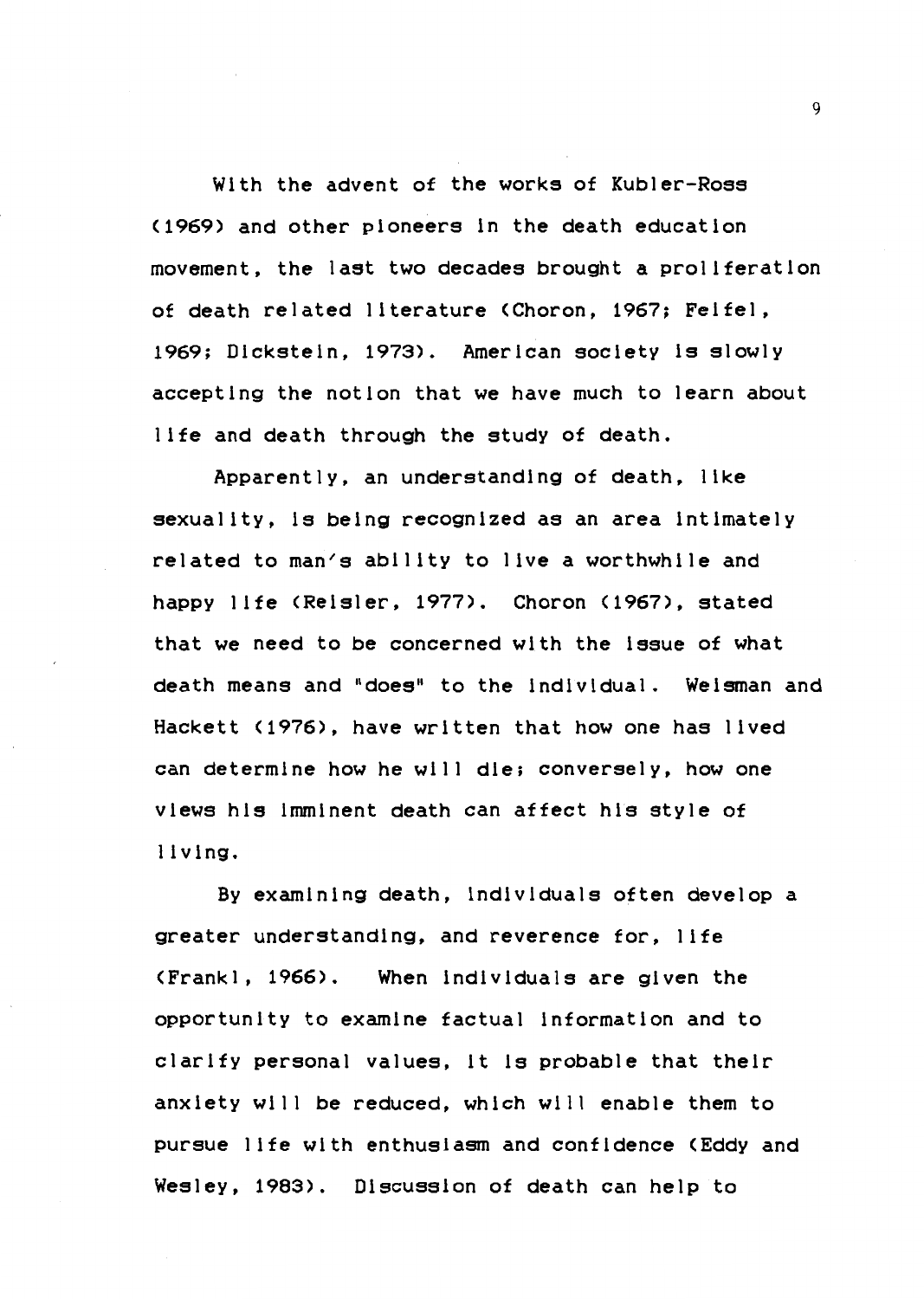legitimize one's inner feelings toward death, according to Headington <1981). Through death education, denial of death can be replaced with a personal philosophy that accepts death as a fact of l i fe.

A basic tenet of existential and actualization theorists ls the belief that an actualized and authentic existence is possible only when the individual has come to terms with the fact of personal mortality (Spero, 1981). The meaning of one's life is therefore enhanced as one finds meaningfulness in the contemplation of one's death (Frankl, 1966).

Frankl (1966), May (1957), and Koestenbaum (1964), have had considerable theoretical and practical influence in what Maslow (1954), called the Third Force, i.e., Humanistic Psychology. The primary subject of this literature has been the healthy non-threatened adult. Generally the literature <May, 1957; Koestenbaum, 1964) provides an explicit statement of the importance of the individual's cognitive and affective relationship to the fact of his or her own death and dying.

One of the greatest goals of life is our transformation as organisms to complete and fully developed persons. This ls our central goal: the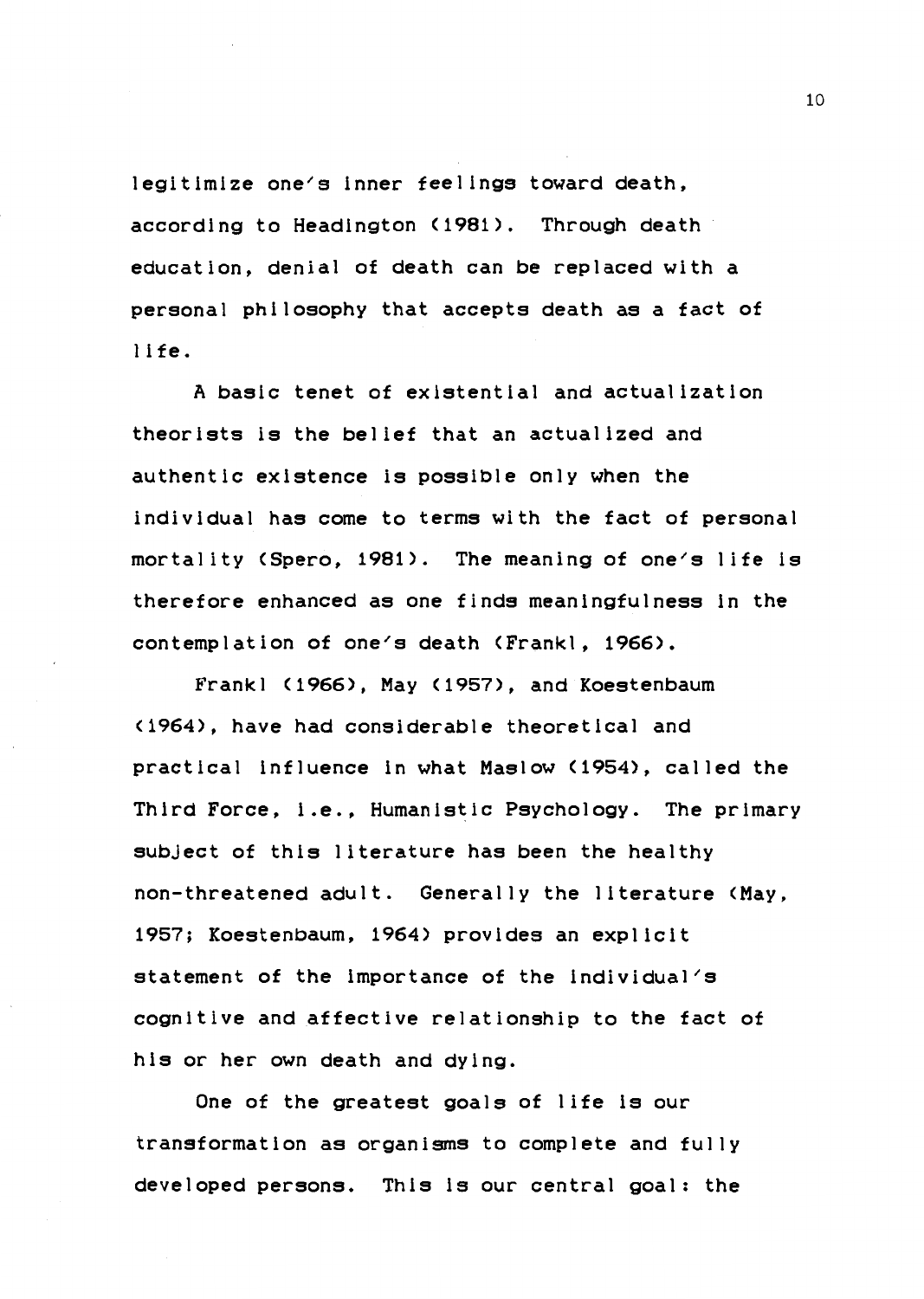development of self <Green and Irish, 1971). This ls accomplished only in relationships with other persons (Rogers, 1961). Here death makes its greatest gift, for the sure and ever-present awareness that I shall die much sooner than I would wish, and that others are moving as quickly and as surely to the same end, enhances all human relationships from that of casual acquaintance to that of deepest love <May, 1957). Death education can thus be viewed as an important condition of living (Gamble and Brown, 1980>. The person who fully realizes that he will die sometime ls less apt to quarrel with loved ones and more apt to take the initiative in patching up the quarrels that already rage around him/her. He or she may work harder at some things, but may also pause more frequently to savor everyday experiences which might otherwise be taken for granted. In short, heightened awareness of death provides an enriched dimension to the whole process of living <Koestenbaum, 1964).

### Death as a Guidance Tool

Because of the counselor's role in the school as the primary mental health consultant as well as the coordinator of a caring faculty support system for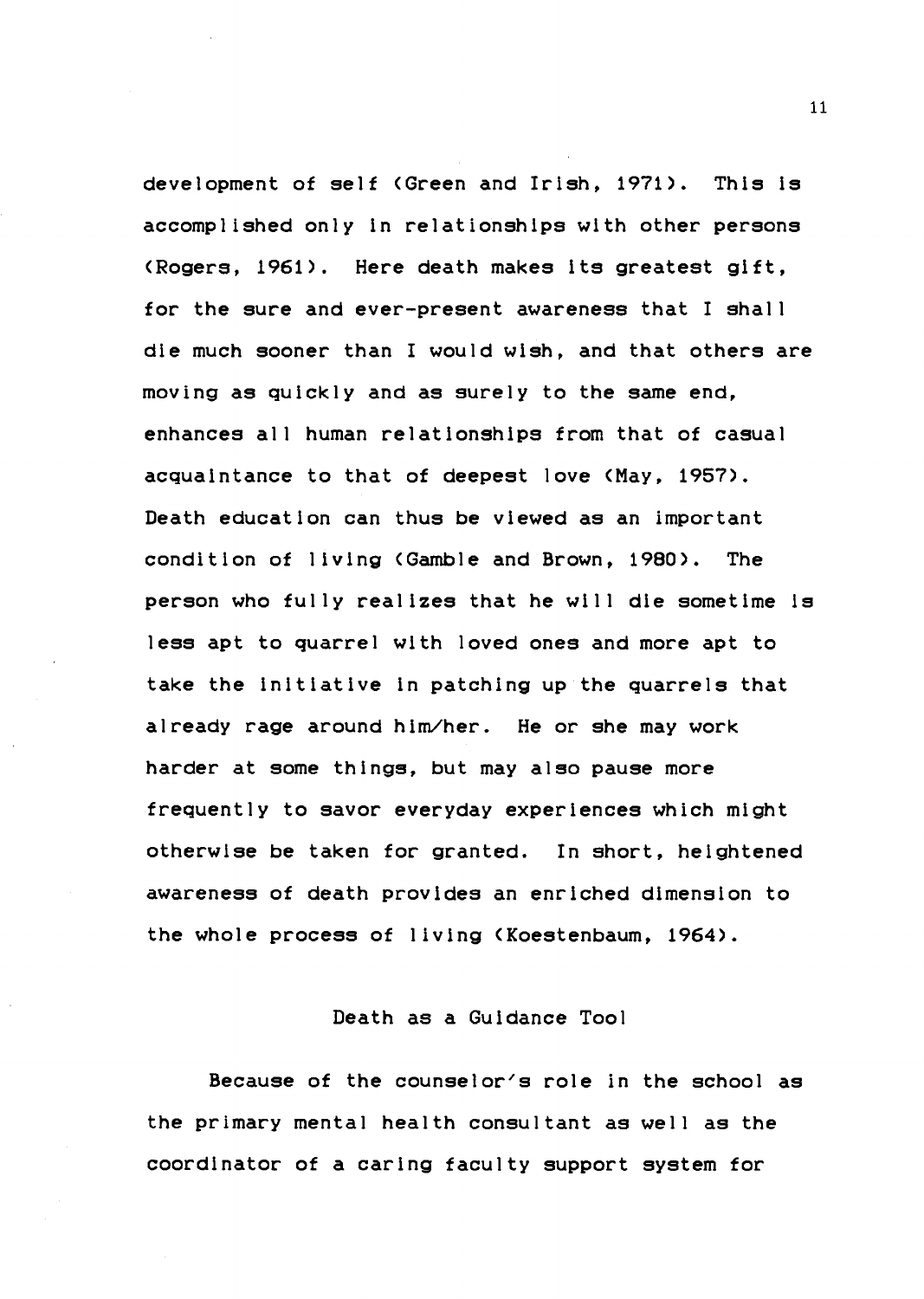grieving and troubled students, it is the counselor/s responsibility for the issue of death and loss to surface somewhere within the curriculum (Klingman, 1980; Nelson and Peterson, 1975>.

Significant experiences with death and dying are more than tragic events with negative consequences for people (Spero, 1981). They are conceived as maturational crises through which individuals learn to cope with themselves during times of adversity and change and which function as reminders of the separateness and the connectedness of the human condition (Reisler, 1977). Because of their importance in interpersonal relationships, experiences with death and dying can be viewed as developmental tasks that are a major part of life transitions <Bellin, 1982). Considering the profound nature of these experiences and the potential for human growth as well as for human deterioration, it ls to the counselor's benefit to become involved with students and to assist them through the maturational crisis <Atkinson, 1980>.

Of all the many painful experiences that beset individuals on their path from birth to death, none seems more central to llfe/s Issues than loss. The counselor then, whether engaged in preventative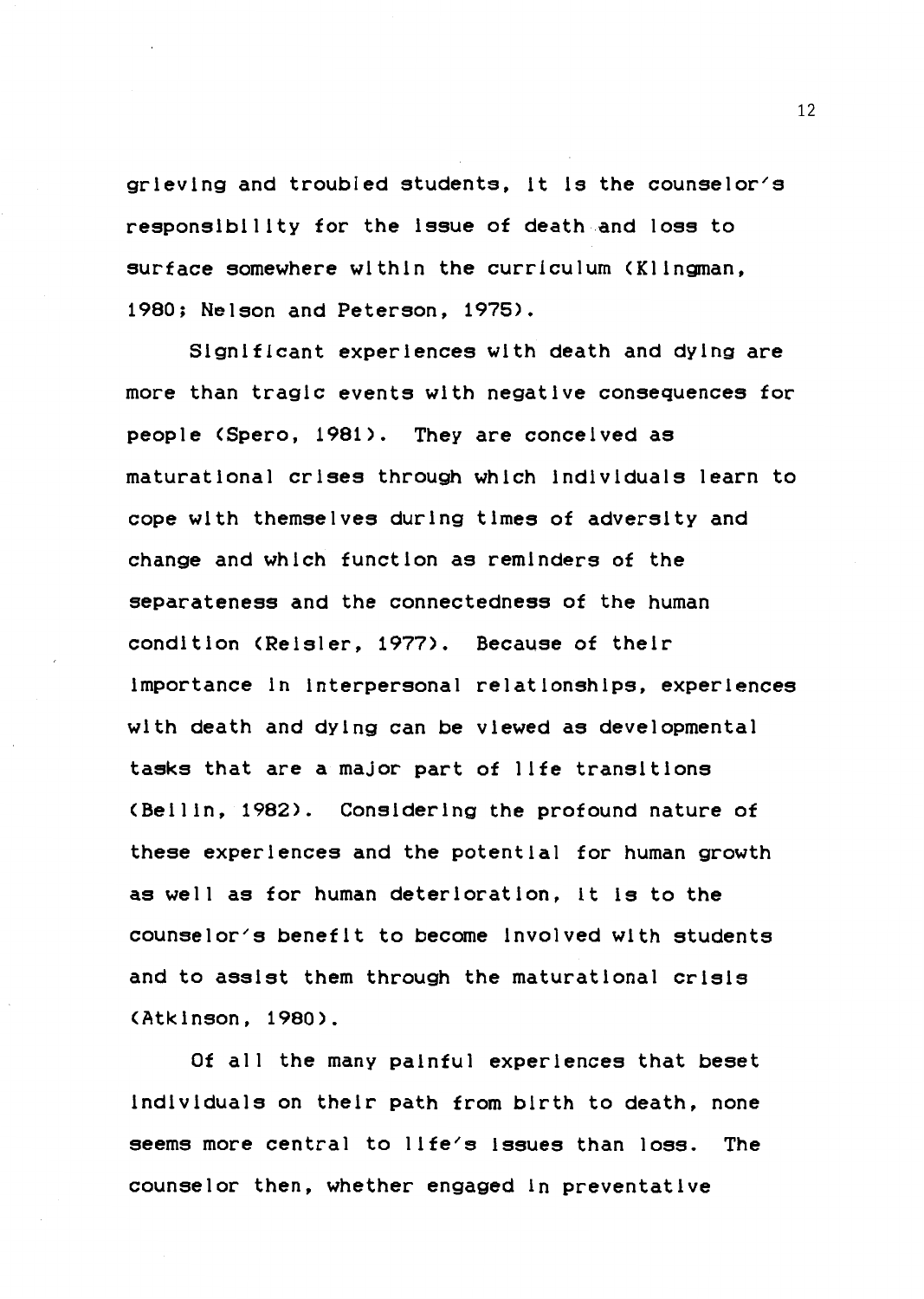education or in actual grief counseling, is not only assisting the student to reduce pain, but is also helping the student to develop healthy coping skills (Gamble and Brown, 1980>.

The school counselor's involvement in death education and grief counseling transmits powerful subtle **messages** to the school population (Getson and Benshoff, 1977). Avoidance of the issue and the grieving student similarly sends a strong message. The effective school guidance office will send non-verbal messages to the students by the counselor's participation in death and loss issues, that this ls the office and the people to see when troubled, hurt, or confused, no matter how large or small the problem. If this ls not the case, then a job-role problem could exist CReisler, 1977).

With involvement in death education by the school counselor, whether it be by leading a small group workshop, instructing a course, or simply sitting-in when a health or science course spends a week on a death unit, the counselor communicates that it ls important and that he or she cares according to Getson and Benshoff (1977). Demonstrating this caring attitude toward the student population will produce a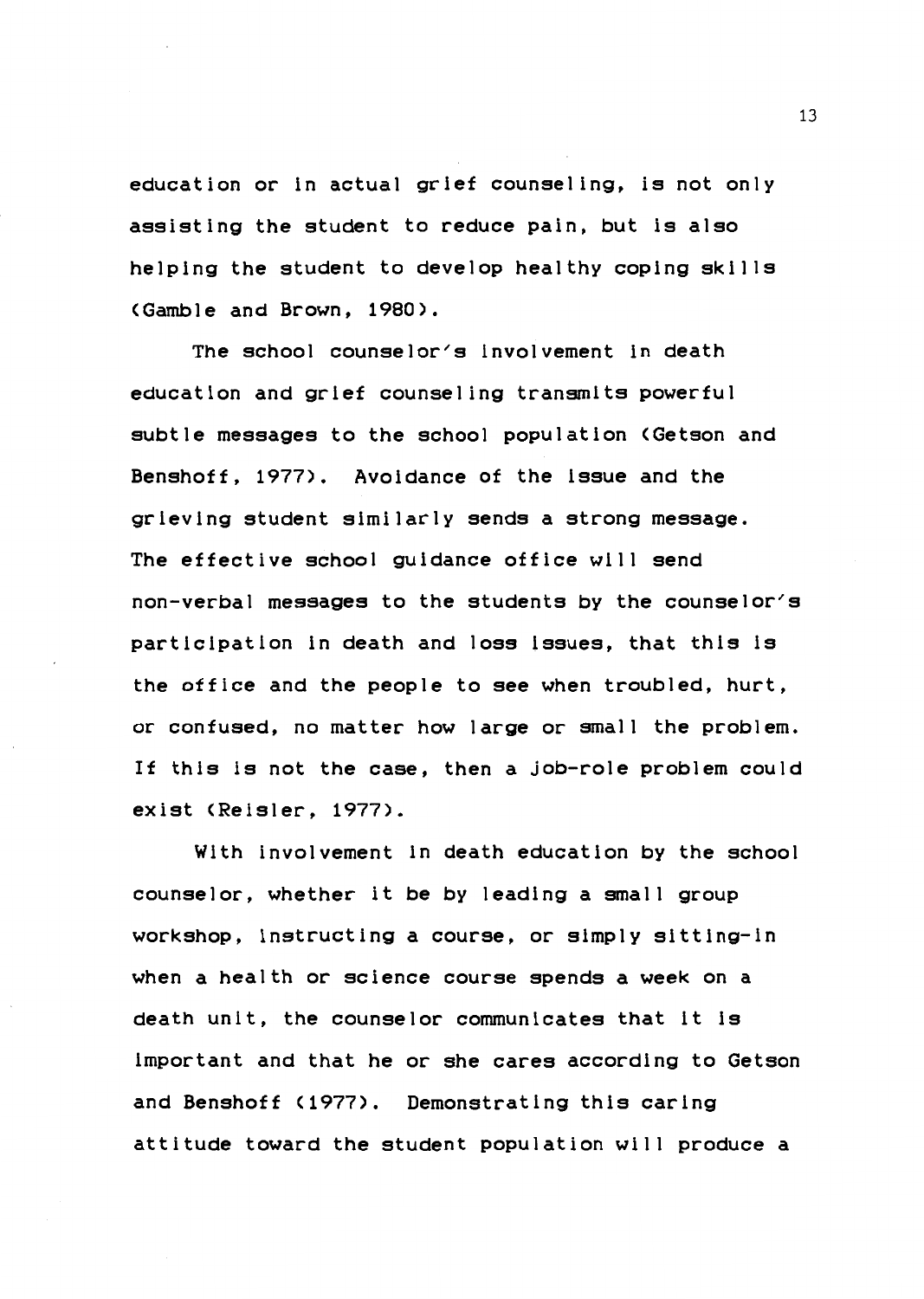positive image for the guidance office and create more student self-referrals (Nelson and Peterson, 1975).

#### Conclusion

This review of literature has shown evidence that our experience of death in the last century has undergone some physical and emotional changes, which has produced a "denial" response toward death. This "denial of death", has created a problem according to some thanatologists. Our current method of dealing with this problem through "silence" is showing adverse effects which some suggest may be dealt with by taking educational initiatives to combat the misconceptions.

The need for death education in our public schools has been debated for the last two decades. The goals and objectives of introducing death curricula into our schools tend to focus on: a) increasing students' capacity to deal with their own mortality, and b) providing students with information and facts about death which are currently not being discussed because of the "silence". The majority of the empirical research dealing with the topic of death evaluates the effectiveness of a course on reducing death anxiety. At least one author questions the assumption that it ls better to fear death less.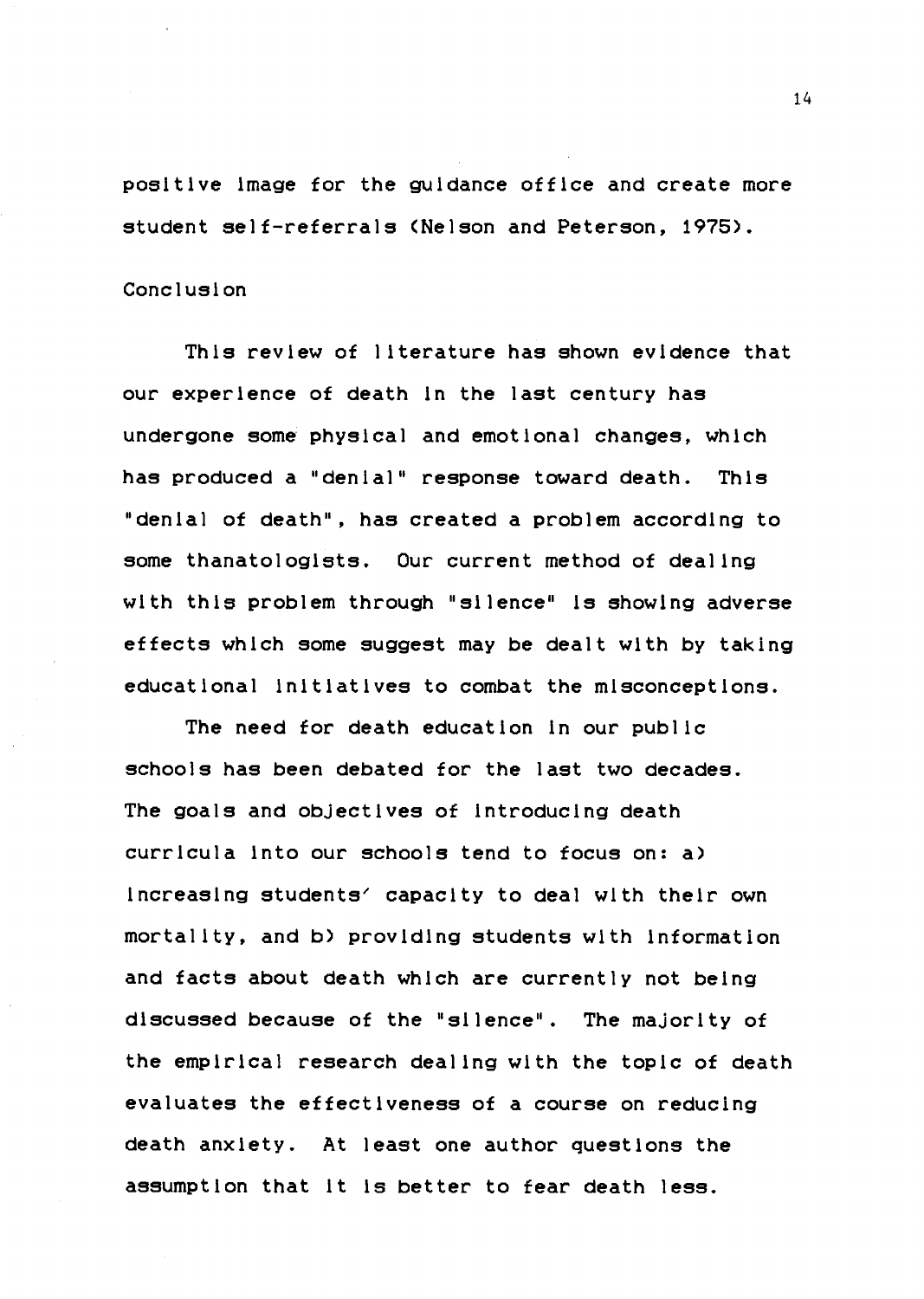There are existential advantages ln exploring the concept of death, according to some Humanistic Psychologists. Through a greater awareness and acceptance of our limited-time existence, individuals often develop a greater appreciation and reverence for life. Also, with an understanding of the fact of personal mortality, comes less self-created obstacles inhibiting an actualized and authentic existence. If viewed in this manner, death education becomes an important condition of personal growth.

The ability to cope with death and loss ls seen as involving developmental skills which young people should be trained to develop. It ls **seen** as the school counselor's responsibility to ensure that the issue of death ls dealt with somewhere within the school curriculum.

The counselor's involvement in direct grief counseling and preventative death education emits messages to the school population that the guidance personnel are the ones to seek when troubled by death and loss issues. The counselor's involvement also demonstrates a deeply supportive, caring attitude toward the school population's social-emotional well-being.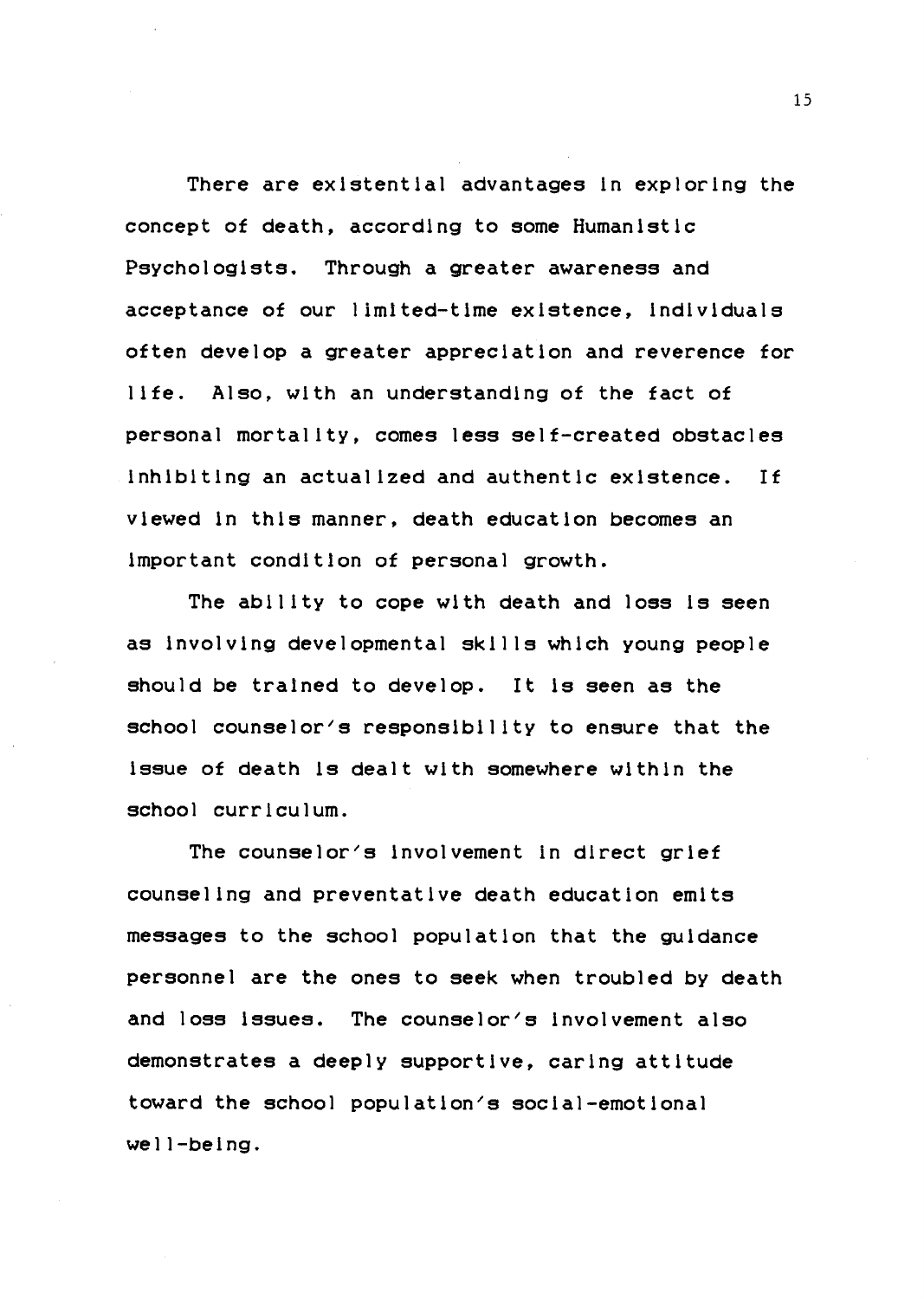### References

- Atkinson, T.L. (1980). Teacher intervention with elementary school children in death-related situations. Death Education, 4, 149-163.
- Beilen, R. (1982). Social functions of denial of death. Omega, 12, 25-35.
- Bell, B.D. (1977). The experimental manipulation of death attitudes: A preliminary investigation. Omega, 6, 199-205.
- Bernaliel, J.Q. (1981). Death counseling and human development: issues and intricacies. **Death**  Education, 4, 337-353.
- Choron, J. (1967). Death and Western Thought. The Macmillan Co., New York.
- Combs, D. (1981). The role of death education in increasing and decreasing death anxiety and increasing death acceptance. Death Education, 3, 289-292.
- Dickstein, L. (1973). Death concern: measurement and correlates. Psychological Reports, 30, 563-571.
- Eddy, J.M. & Alles, **W.F.** (1978). **Death Education.**  The C.V. Mosby Co., St. Louis, Missouri.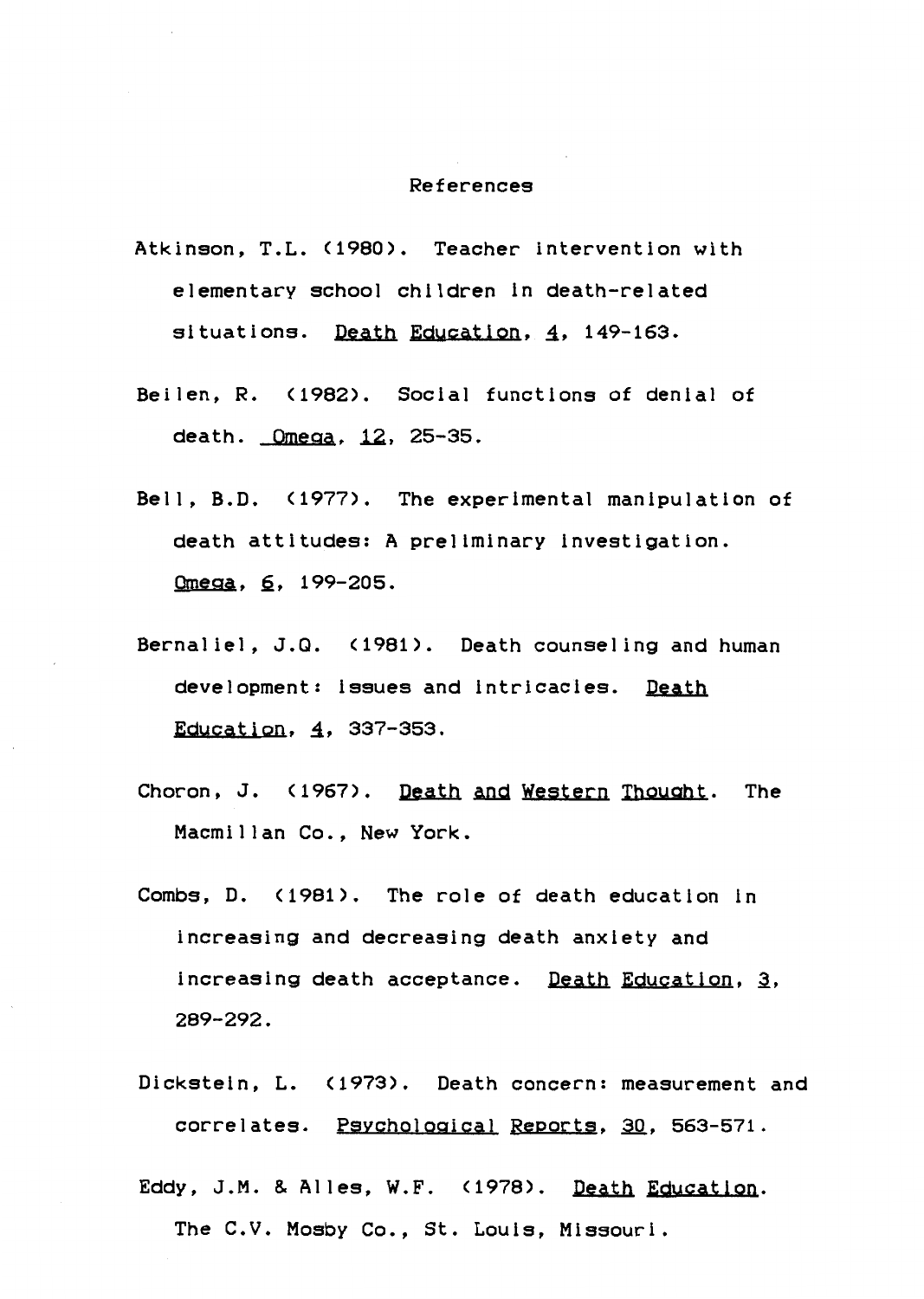- Eddy, J. & Wesley, A. (1983). Death education for children. **Omega**, 12, 231-240.
- Felfel, H. (1969). Death and dying in modern America. **Death Education,** *i,* 5-14.
- Frankl, V.E. (1966). Existential escapism. Motive,  $4.11-14.$
- Gamble, J.W. & Brown, E.C. (1980). Self-actualization and personal mortality. **Omega,**   $6.341 - 353.$
- Gastein, F. (1980). Attitude change and death education: a consideration of goals. **Death**  Education, 3, 323-332.
- Geaney, E.S. (1981). Fear of death. Journal of Psychology, 72, 179-183.
- Getson, R.F. & Benshoff, D.L. (1977). Four experiences of death and how to prepare to meet them. The School Counselor, 24, 310-314.
- Gordon, A. & Klass, D.  $(1979)$ . They Need To Know: How To Teach Children About Death. Englewood Cliffs, N.J.: Prentice-Hall.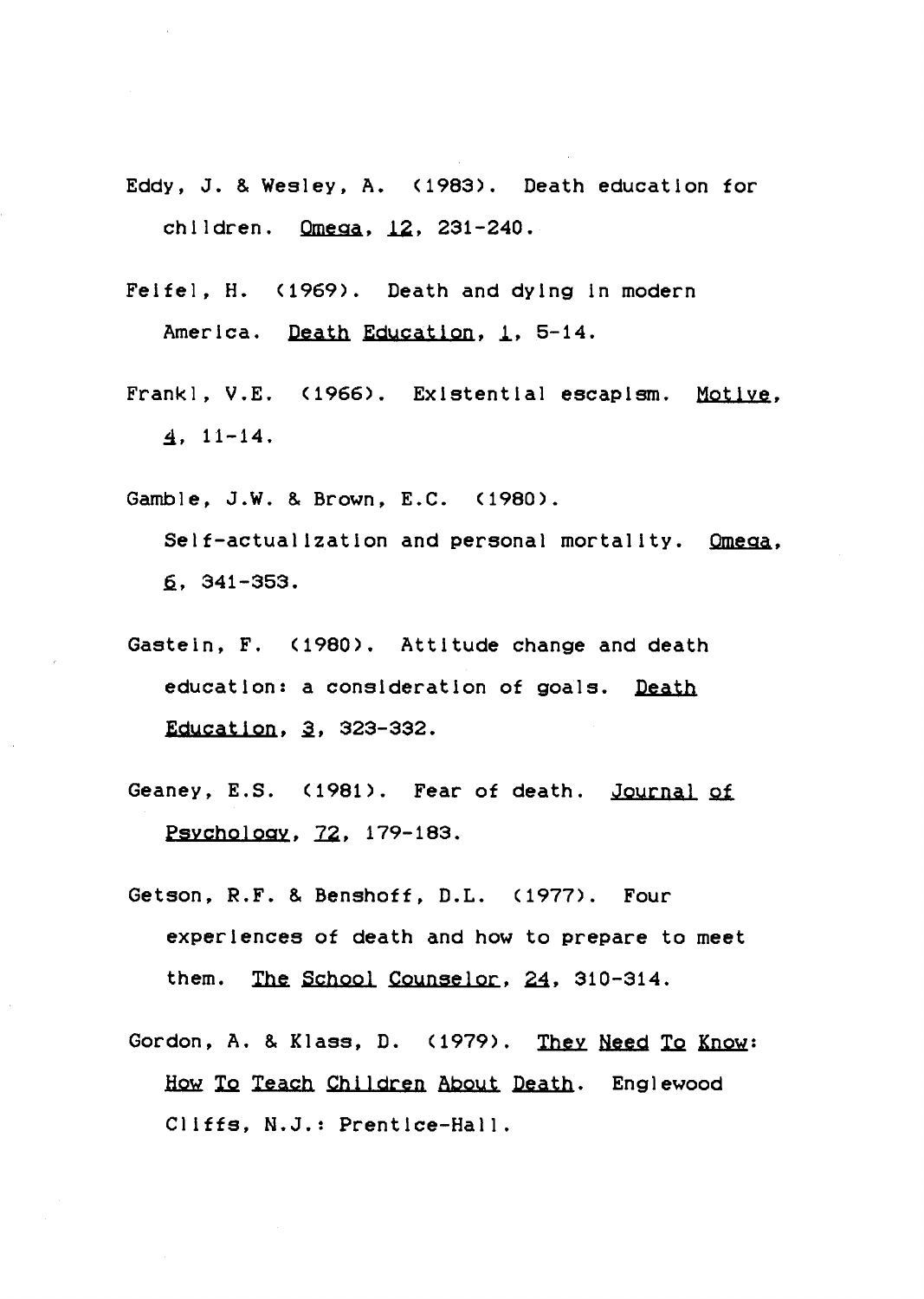- Green, B. & Irish, D <1971). Death Education: Preparation for Living. Schenkman Publishing Co. Inc., Cambridge, Mass.
- Grollman, E. (1977). Explaining death to children. Journal of School Health, 85, 336-339.
- Headington, B.J. (1981). Understanding a core experience: Loss. Personnel and Guidance Journal,  $59.338 - 341.$
- Killilea, A.G. (1981). Death consciousness and social consciousness: a critique of Ernest Becker and Jacques Choron on denying death. **Omega.** 11, 185-200.
- Klingman, A. (1980). Death education through literature: a preventative approach. **Death**  Education,  $4, 271-279$ .
- Koestenbaum, P. (1964) The vitality of death. Journal of Existentialism, 18, 139-166.
- Kubler-Ross, E. (1969). On Death And Dying. MacMillan Co, **N.Y.**
- Malmquist C. (1970). Adolescents view death. Journal of Education, 51, 38-40.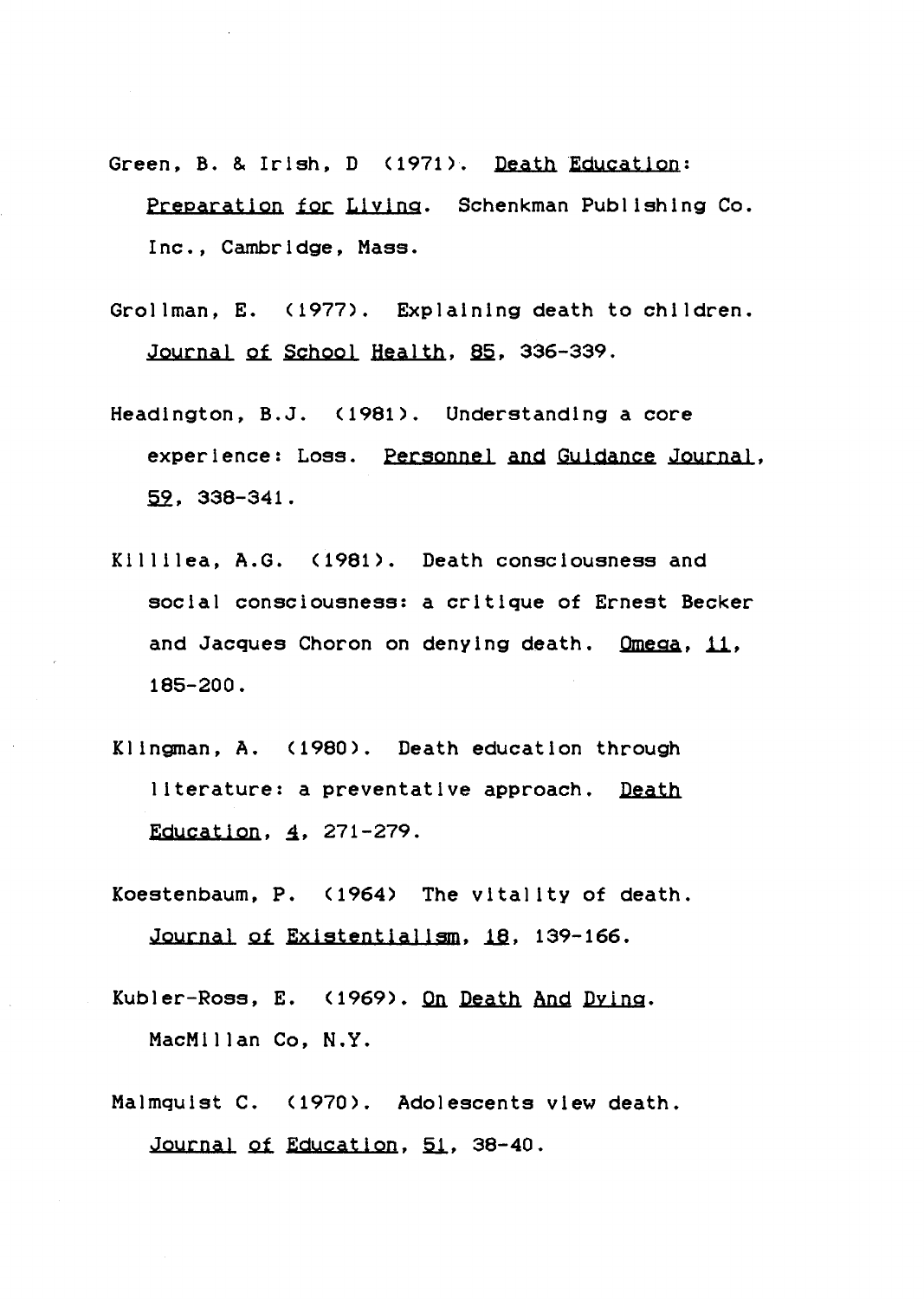- Maslow, A.H. (1954). Motivation and Personality. Harper & Row, New York.
- May, R. (1957). Contributions of Existential Psychotherapy. **Existence,** Basic, N.Y.
- McDonald R.T. <1981). The effect of death education on specific attitudes toward death in college students. Death Education, 5, 59-65.
- Murphy, P.A. (1986). Reduction in nurses<sup>7</sup> death anxiety following a death awareness workshop. Journal of Continuing Education in Nursing, 17, 115-118.
- Nelson, R.C. & Peterson W. <1975). Challenging the last great taboo: death. School Counselor, 22, 353-358.
- Reisler, R. (1977). The issue of death education. The School Counselor, 24, 331-337.
- Rogers, c. <1961). Qn Becoming a Person. Houghton Mifflin, Boston.
- Sadowski, D. A. & Davis, M.E. (1979). Attitudes toward death. Death Education,§, 104-107.
- Schneidman, C. <1975). The value of the self in relation to fear of death. Omega, 11, 37-44.